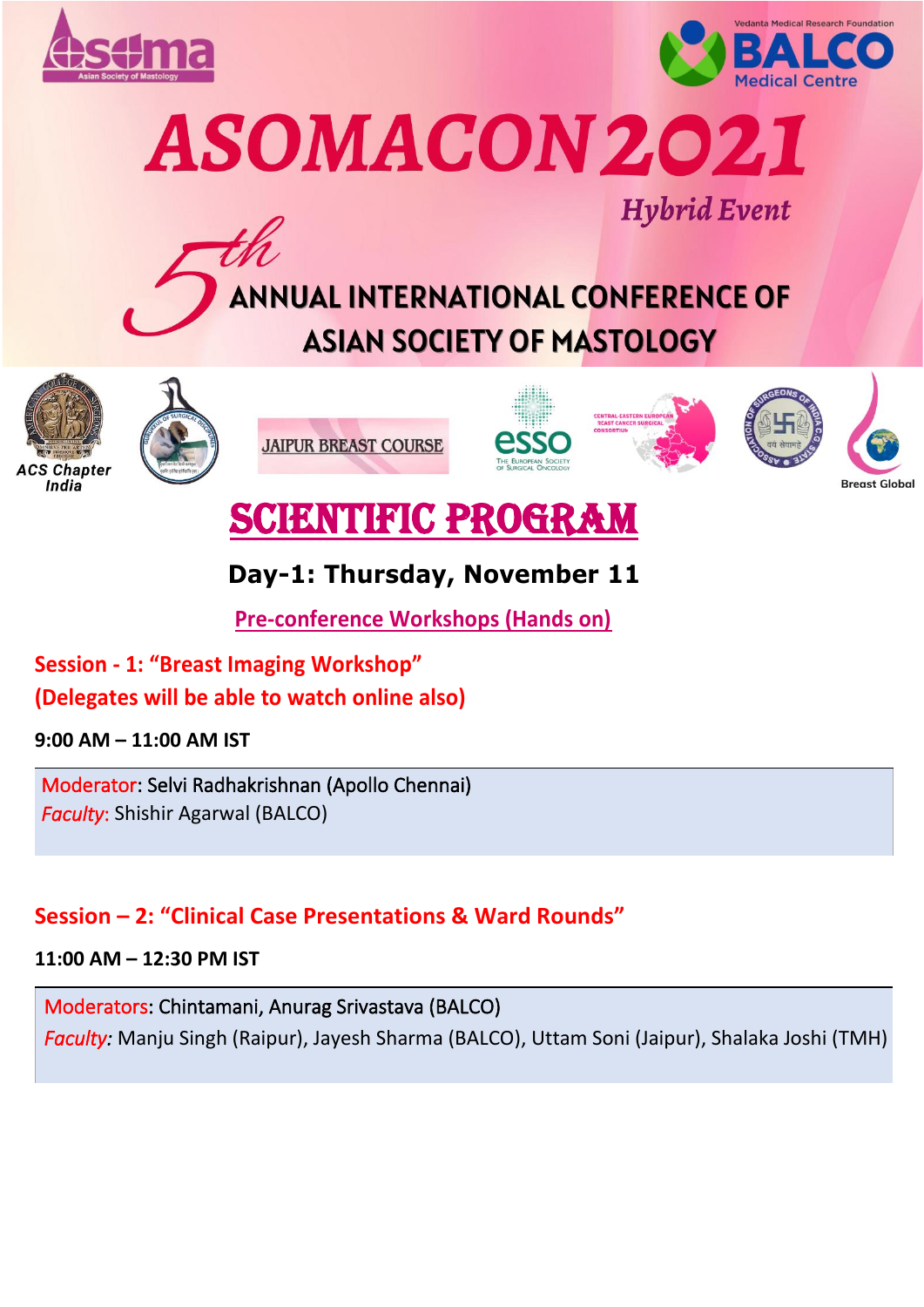### **Session – 3: "Poster session" (online as well as physical presentation)**

**12:30 PM – 3:00 PM IST**

#### *Judges*:

Anurag Srivastava, Saifuddin Ahmed (Dhaka), Sandeep Kumar (Lucknow), V Seenu (AIIMS), Pooja Ramakant (Lucknow), Ratna Chopra (HRH), Piyush Ranjan (AIIMS)

### **Session – 4: "Cadaveric Workshop"**

#### **[First come First serve basis – depending on number of cadavers] (Other delegates will be able to watch online)**

**3:00 PM – 6:00 PM IST** 

**Venue: JN Medical College Raipur**

#### *Moderator - Chintamani*

*Faculty:* Anurag Srivastava, Mizanur Rehman (Bangladesh), Biswajit Roy (UK), Jagriti Agarwal, Uttam Soni (Jaipur), Manju Singh (Raipur), Shalaka Joshi (TMH), Piyush Ranjan (AIIMS), Jayesh Sharma (BALCO), Dipmalya Chatterjee (BALCO)

| <b>Basics of Oncoplastic breast surgery- Making things simple</b> | <b>Yazan Masannat (UK)</b> |
|-------------------------------------------------------------------|----------------------------|
| Procedures to be taught & performed by delegates:                 |                            |
| <b>Surgical anatomy of breast</b><br>$\bullet$                    |                            |
| Marking of incisions for breast surgery                           |                            |
| Choosing the right procedure                                      |                            |
| MRM and all forms of oncoplastic mastectomies                     |                            |
| <b>ALND</b>                                                       |                            |
| LD Flap                                                           |                            |
| <b>Wide Local excision</b>                                        |                            |
| <b>LTAP flaps</b><br>$\bullet$                                    |                            |
| LICAP, AICAP, MICAP flaps                                         |                            |
| Implant - Sub pectoral implants                                   |                            |
| Reduction mammoplasty-wise pattern                                |                            |
| <b>DIEP. Flap marking</b>                                         |                            |
| Round block/Bennelli                                              |                            |
| Grissotti flap                                                    |                            |
| <b>Bat wing mastopexy</b>                                         |                            |
| <b>Hemi Bat wing</b>                                              |                            |
| <b>Skin Sparing Mastectomy</b>                                    |                            |
| Augmentation                                                      |                            |
| <b>Nipple reconstruction</b>                                      |                            |
|                                                                   |                            |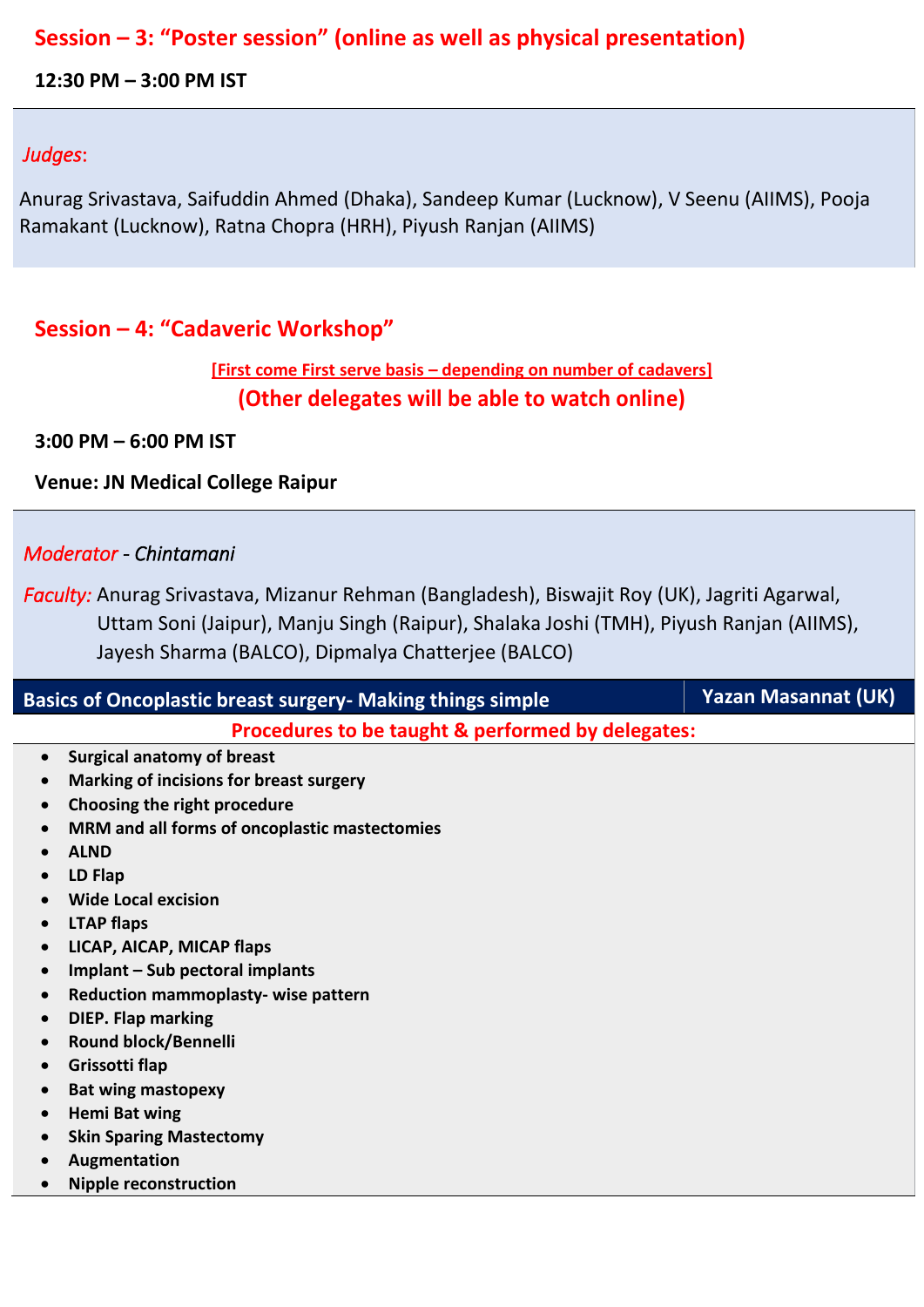# **Day-2: Friday, November 12**

# **Hall A**

# **Session - 5: "***Being a Breast Surgeon***"- Joy and challenges!!**

#### **9:00 AM – 10:00 AM IST**

#### *Chairpersons:*

Manju Singh (Raipur), Radhakrishna Ramchandani (AIIMS), Arpan Chaturmohta (Raipur), Jaswant Jain (Raipur), Debajyoti Mohanty (Raipur)

| $9:00 - 9:15$  | <b>Clinical Examination of Breast</b>                                                       | Anurag Shrivastava (BALCO) |
|----------------|---------------------------------------------------------------------------------------------|----------------------------|
| $9:15 - 9:30$  | <b>Training of a Breast Surgeon</b>                                                         | Uttam Soni (Jaipur)        |
| $9:30 - 9.45$  | Coping with the learning curve and<br>complications                                         | Maninder Chhabra (Delhi)   |
| $9:45 - 10:00$ | Sending specimens and reading reports: What   Sandeep Ojha (BALCO)<br>a surgeon should know |                            |

### **Session - 6:** *"Invited Lectures"*

#### **10:00 AM – 11:00 AM IST**

#### *Chairpersons:*

Shahnaz Pervin(Dhaka), Uttam Soni (Jaipur), Shalaka Joshi (TMH), Manju Singh (Raipur), Siddharth Turkar (Raipur), Suman Mittal (Raipur)

|                 | 10:00 - 10:15 Quality assurance in surgery for breast cancer. Nita Nair (TMH) |                               |
|-----------------|-------------------------------------------------------------------------------|-------------------------------|
| $10:15 - 10:30$ | Surgery in oligometastatic disease-the present<br>evidence                    | Diwakar Pandey (BALCO)        |
| $10:30 - 10:45$ | Acceptance of BCS in rural India                                              | Jayesh Sharma (BALCO)         |
| $10:45 - 11:00$ | Masquerades of breast cancer                                                  | <b>Suneel Kaushik (BALCO)</b> |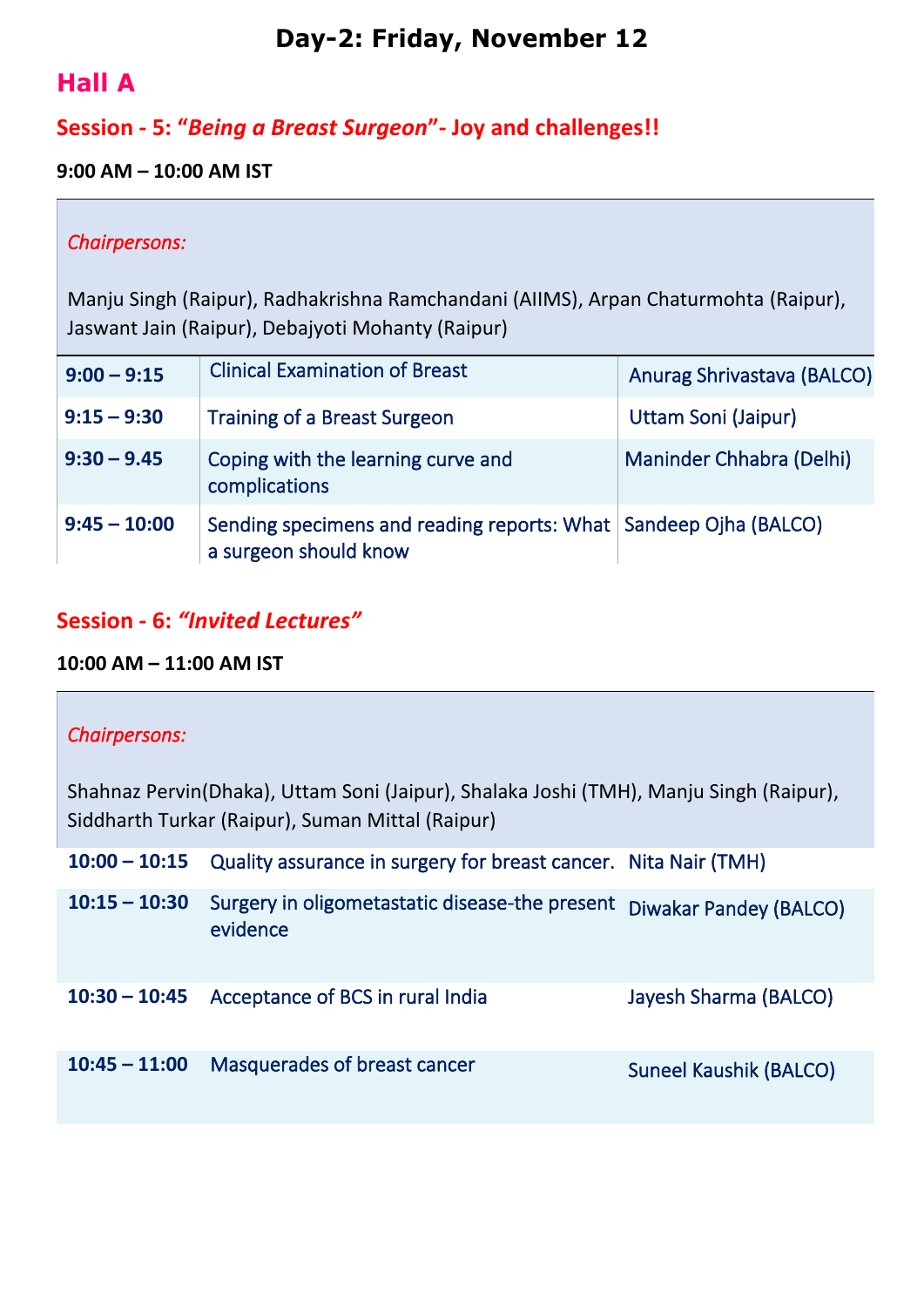# **Session - 7: "Plenary session of ICGA (Indian Cancer Genome Atlas)"**

#### **11:00 AM – 12:00 PM IST**

| $11:00 - 11:15$                    | Present status of breast screening in India – Ravi Mehrotra                                         |
|------------------------------------|-----------------------------------------------------------------------------------------------------|
| <b>Panel</b><br><b>Discussion-</b> | <b>Moderator</b><br>Ravi Mehrotra<br>Panellists:<br>Chintamani, Anurag Srivastava, CB Koppiker, TBA |

# **Session – 8: "***Affordable minimally invasive management of axilla***"**

### **12:00 PM – 1:00 PM IST**

| <b>Panel</b>      | Moderator:                                                                                                                                                |
|-------------------|-----------------------------------------------------------------------------------------------------------------------------------------------------------|
| <b>Discussion</b> | <b>Anurag Srivastava</b>                                                                                                                                  |
|                   | Panellists:<br>Vani Parmar (TMH), Gaurav Agarwal (SGPGI), Manju Singh, V Seenu, Sachin<br>Kolte (VMMC, SJH), Anita Dhar (AllMS), Megha Tandon (VMMC, SJH) |

# **Session – 9:** *"Pregnancy associated Breast Cancer"*

#### **1:00 PM – 2:00 PM IST**

| <b>Panel</b>      | Moderator:                                                                                                                                                                                                                                                         |
|-------------------|--------------------------------------------------------------------------------------------------------------------------------------------------------------------------------------------------------------------------------------------------------------------|
| <b>Discussion</b> | Manjula Rao (Chennai)                                                                                                                                                                                                                                              |
|                   | Panellists:<br>Nita Nair (TMH), Biswajit Roy (UK), Maninder Chhabra (Delhi), Shalaka Joshi<br>(TMH), Arunima Verma, Kanchan Kaur (Medanta, Gurgaon), Suman Kharwal<br>(Delhi), Vikas Talreja (Kanpur), Kapil Suri (VMMC, SJH), Swagat Brahmchari<br>(AllMS Bhopal) |

**2:00 PM – 2:30 PM LUNCH**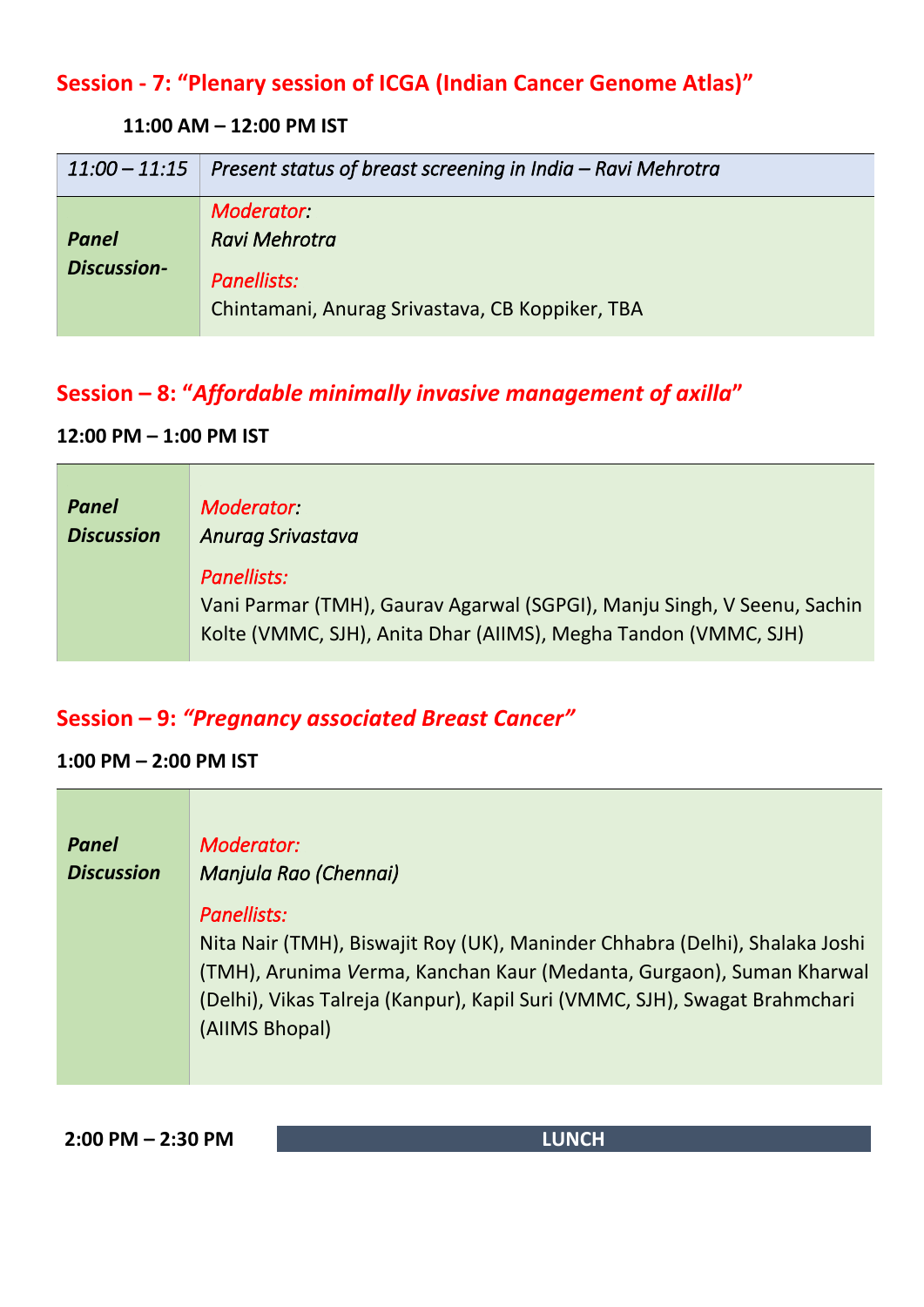### **Session – 10: "***How I do it – Videos of Masters***"**

**(12 minutes each)**

#### **2:30 PM – 3:30 PM IST**

#### *Chairpersons:*

Raj Govind Sharma (Jaipur), Arun Goel (Max), Satyendra Singh (UK), Musharraf Hussain (HIMSR), Charanjit Kaur (VMMC-Safdarjang), Niranjan Kumar (Manipal- Tata Main Hospital), Sandeep Rathore (Indore)

| Microdochectomy                          | Sanjay Jain (Bhopal)             |
|------------------------------------------|----------------------------------|
| Multitasking with Vacuum assisted device | Rohan Khandelwal (Gurgaon)       |
| <b>Modified Radical Mastectomy</b>       | Ratna Chopra (Delhi)             |
| Fish tail-plasty video and the audit     | Krishna Mazumdar<br>(Bangladesh) |
| <b>Round Block Mastopexy</b>             | Piyush Ranjan (AllMS)            |

### **Session - 11:** *"Keynote Address"*

**3:30 PM – 3:50 PM IST**

*Chairpersons:*  Chintamani, Anurag Srivastava, DJ Bhowmick, Uttam Soni

*Diversity in Breast cancer care* Figure 7.1 *Diversity in Breast cancer care* Figure 7.1 *PH*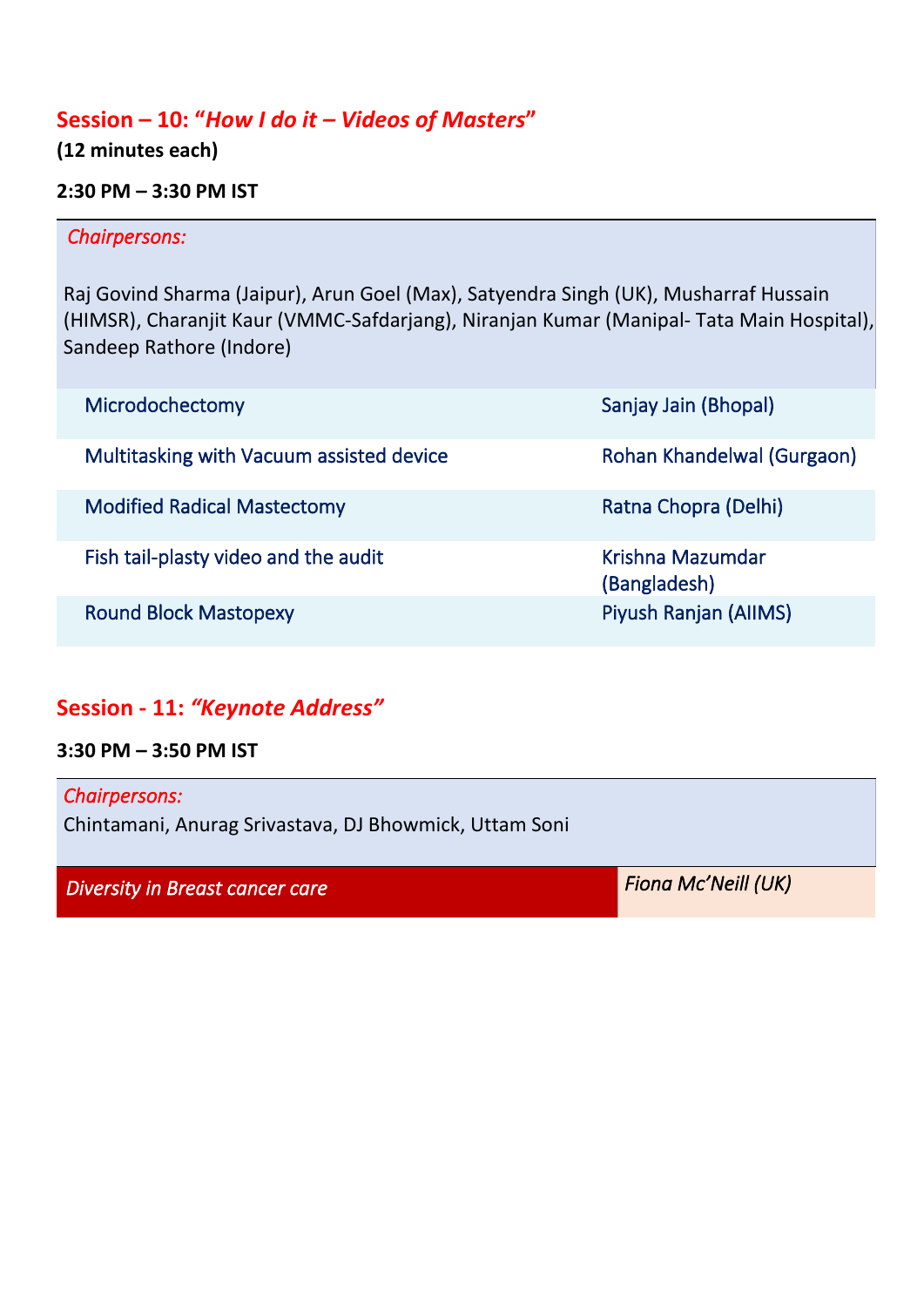### **Session – 12: "***How I do it – Videos of Masters***"**

**(12 minutes each)**

#### **3:50 PM – 4:50 PM IST**

#### *Chairpersons:*

Raj Govind Sharma (Jaipur), Arun Goel (Max), Musharraf Hussain (HIMSR), Charanjit Kaur (VMMC-Safdarjang), Niranjan Kumar (Manipal- Tata Main Hospital)

| BCS with Volume replacement (LD Flap)                   | <b>Anand Mishra (Lucknow)</b>  |
|---------------------------------------------------------|--------------------------------|
| Sentinel Lymph node Biopsy                              | V. Seenu (AllMS)               |
| Frozen section & imprint cytology                       | Sachin Kolte (VMMC-Safdarjang) |
| <b>Axillary Lymph Node Dissection -10 crucial steps</b> | Ramanuj Mukherjee (Kolkatta)   |
| Transposition flap- a workhorse in breast surgery       | Vaishali Zamre (Max, Delhi)    |

### **Session - 13:** *"Invited Lectures"*

#### **4:50 PM – 5:50 PM IST**

#### *Chairpersons:*

Mizanur Rehman (Dhaka), Naresh Soni (Jaipur), Megha Tandon (Delhi), S. Kapoor (Amritsar)

| Rare presentation of Fibroadenoma - "When friend turns"<br>foe"        | Kanchan Kaur (Medanta) |
|------------------------------------------------------------------------|------------------------|
| Multi-focal Multi-centric breast cancer, is it time to think<br>again? | Yazan Masanat (UK)     |
| ABC of Oncoplasty in Breast surgery                                    | Mou Roy (Raipur)       |
| Oncoplastic breast surgery- local flaps                                | Shalaka Joshi (TMH)    |

#### **Session - 14:** *"Keynote Address"*

#### **5:50 PM – 6:10 PM IST**

#### *Chairpersons:*

Chintamani, DJ Bhowmick, Anurag Srivastava (BALCO), Selvi Radhakrishnan (Apollo Chennai), Sumita Jain (Jaipur)

*"Mastectomy to Extreme Oncoplasty" C.B. Koppiker (Pune)*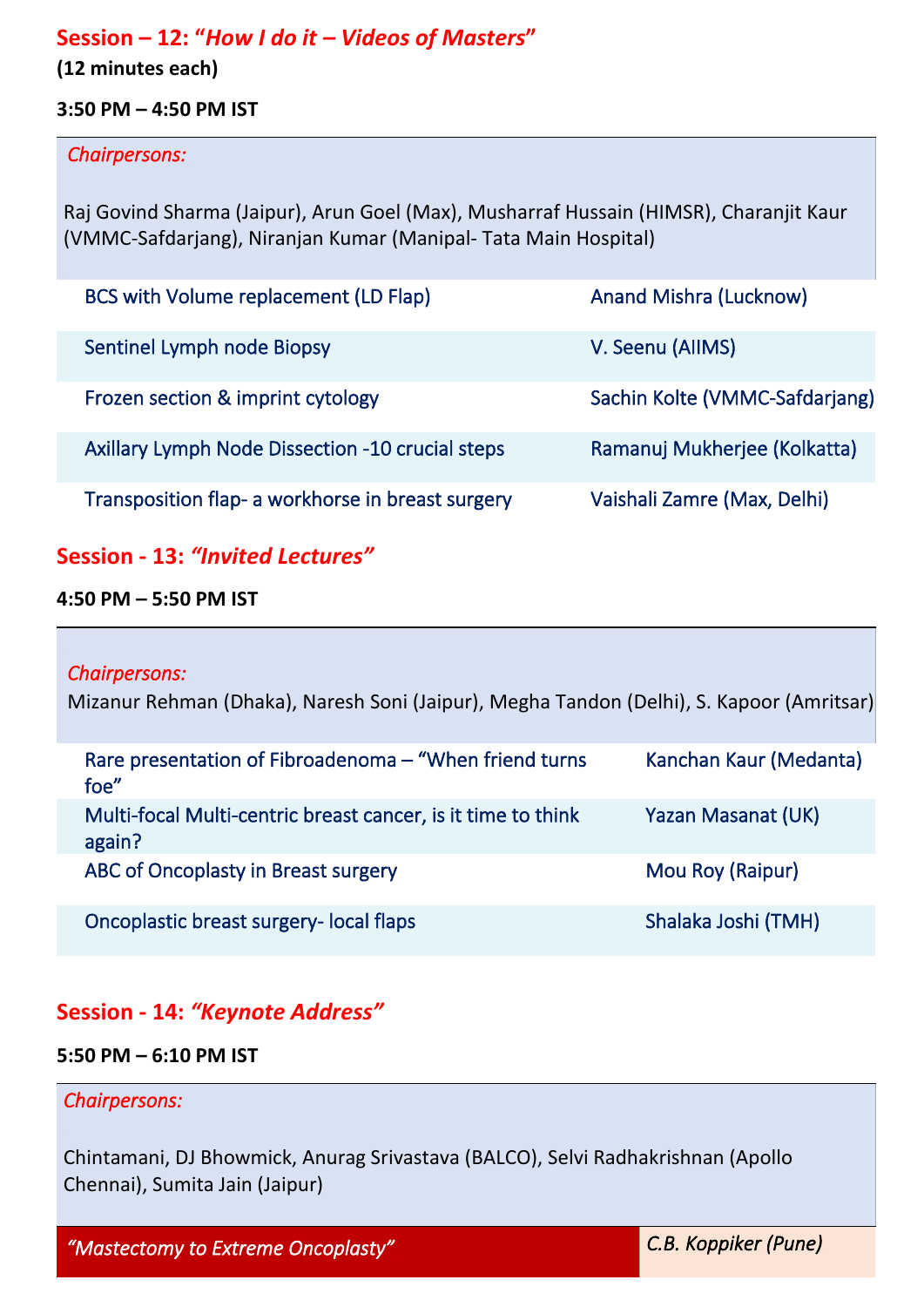### **Session: Conglomeration of Conquerors (Breast cancer Survivors)**

**11:00 AM – 1:00 PM IST**

#### **Session - 15: "***Survivorship care in breast cancer***"**

#### **5:00 PM – 6:00 PM IST**

| <b>Panel</b>      | Moderator:                                                                                                                                                                                                                                                        |
|-------------------|-------------------------------------------------------------------------------------------------------------------------------------------------------------------------------------------------------------------------------------------------------------------|
| <b>Discussion</b> | <b>Maninder Kaur (DDUH)</b>                                                                                                                                                                                                                                       |
|                   | <b>Panellists:</b><br>Anurag Srivastava, Satyendra Singh (UK), Anita Dhar (AIIMS), Kamal Kataria<br>(AIIMS), Atia Zaka-ur-Rab (AMU), Musharraf Hussain (HIMSR), Kanchan Kaur<br>(Medanta), Ratna Chopra (HRH), Vikas Talreja (Kanpur), Mrinalini Mani<br>(GGSIPU) |

# **Session - 16: "***Palliative care and Pain control in Breast cancer***"**

**6:00 PM – 6:45 PM IST**

| <b>Panel</b>      | Moderator:                                                        |
|-------------------|-------------------------------------------------------------------|
| <b>Discussion</b> | Uttam Soni (Jaipur)                                               |
|                   | Panellists:<br>Sushma Bhatnagar (AIIMS), Ashish Mazumdar (Raipur) |

# **Session – 17: "Breast cancer related** *Lymphoedema***"**

**6:45 PM – 7:30 PM**

| Panel             | Moderator:                                                                   |
|-------------------|------------------------------------------------------------------------------|
| <b>Discussion</b> | <b>Anurag Srivastava</b>                                                     |
|                   | <b>Panellists:</b><br>Anita Dhar (AllMS), Sashi Gogia, Piyush Ranjan (AllMS) |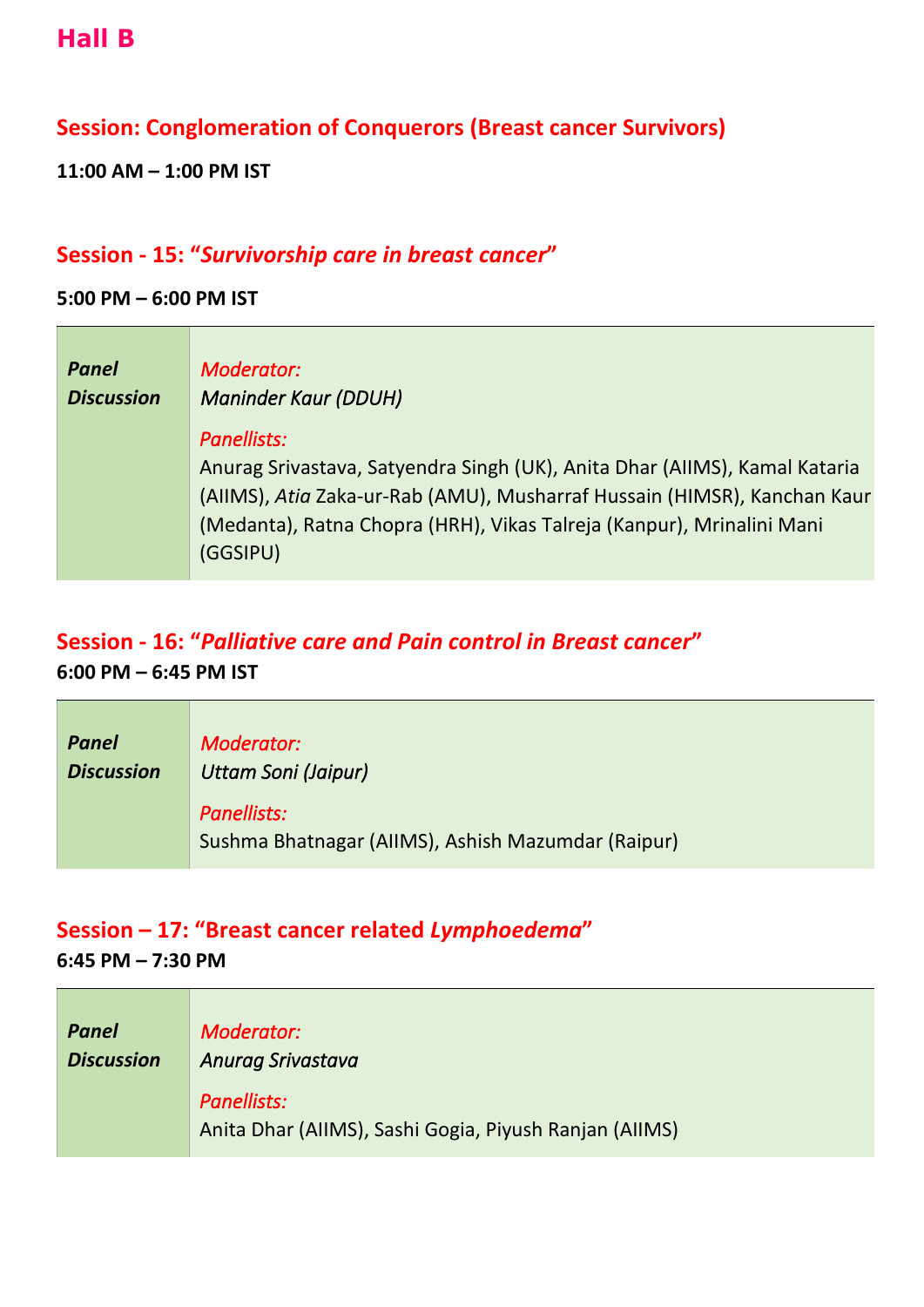# **Day-3: Saturday, November 13**

# **Hall A**

### **Session - 18:** *"Benign Breast Diseases"*

#### **9:00 AM – 10:00 AM IST**

| <b>Panel</b>      | Moderator:                                                                                                                                                                                                     |
|-------------------|----------------------------------------------------------------------------------------------------------------------------------------------------------------------------------------------------------------|
| <b>Discussion</b> | Sandeep Kumar (Lucknow)                                                                                                                                                                                        |
|                   | Panellists:<br>Anurag Srivastava, Atia Zaka-ur-Rab, Anshika Arora (Dehradun), Krishna<br>Mazumdar (Dhaka), Pooja Ramakant (Lucknow), Suman Kharwal (Delhi),<br>Kamal Kataria (AIIMS), Maninder Chhabra (Delhi) |

### **Session - 19:** *"Pearls of Wisdom"*

#### **10:00 AM – 11:50 AM IST**

#### *Chairpersons:*

Anand Mishra (Lucknow), Shahnaz Pervin (Bangladesh), Raj Govind Sharma (Jaipur)

| Breast Cancer – East vs West                                          | Adil al-jarrah al-ajmi (Oman)  |
|-----------------------------------------------------------------------|--------------------------------|
| Breast Cancer management: Experience from Egypt   Omar Yousuf (Egypt) |                                |
| <b>Theragnostic Molecules in Breast cancer</b>                        | Jaya Shukla (PGI Chandigarh)   |
| IGM - Asian perspective                                               | Dr MJ Paul (CMC Vellore)       |
| Breast tuberculosis- great Asian mimic                                | Dr Kamal Kataria (AllMS Delhi) |

### **Session – 20:** *"Surgery in Metastatic Breast Cancer"*

#### **11:50 AM – 12:50 PM IST**

*Panel Discussion Moderator: Adil al-jarrah al-ajmi (Oman) Panelists*: Claude NOS (France), Nadeem (Oman), Mehdi Rezai (Germany), Khalid Al Bimani(Oman ), Humaid Al Shamsi (UAE), Diwakar Pandey (Balco),Gaurav Gupta (RO), Deba Dulal Biswal (MO)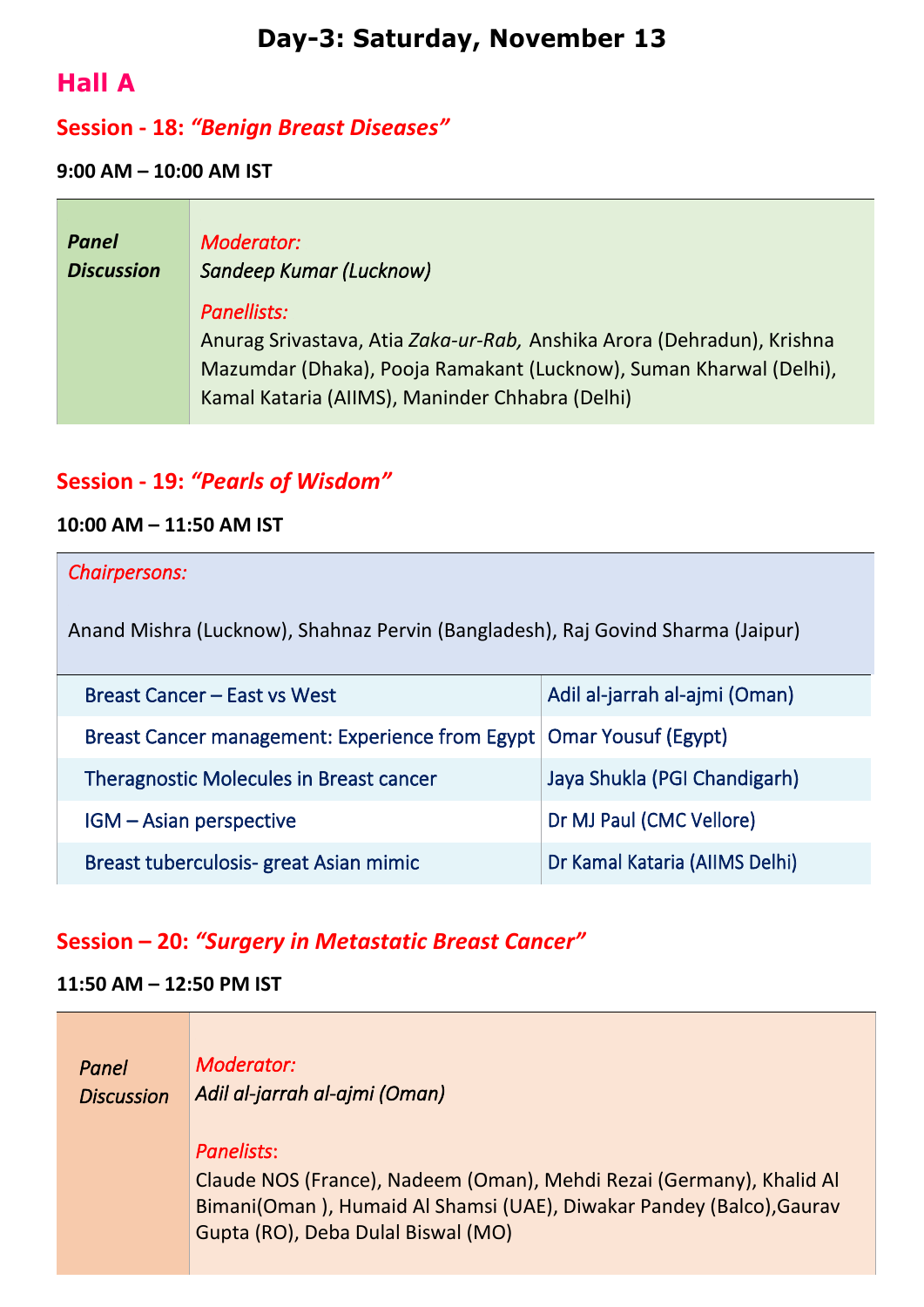# **Session – 21: "***Presidential Oration"*

#### **12:50 PM – 1:20 PM IST**

#### *Chairpersons:*

Anurag Srivastava, Saifuddin Ahmed, Uttam Soni, Diptendra Kumar Sarkar, D J Bhowmick, Shahnaz Pervin (Bangladesh), Venkata Kumar, Jayesh Sharma

*"Breast surgeon – the third dimension" Chintamani* 

**1:20 PM – 2:00 PM LUNCH**

#### **Session – 22: "***Early Breast cancer***"**

**2:00 PM – 3:00 PM IST**

| Panel             | Moderator:                                                                                                                                                                                                                                                                  |
|-------------------|-----------------------------------------------------------------------------------------------------------------------------------------------------------------------------------------------------------------------------------------------------------------------------|
| <b>Discussion</b> | <b>Rosina Ahmed (TATA, Kolkata)</b>                                                                                                                                                                                                                                         |
|                   | <b>Panellists:</b><br>Biswajit Ray (UK), Yazan Masannat (UK), Vani Parmar (TMH), Selvi<br>Radhakrishnan (Apollo Chennai), Amit Agrawal (UK), Shalaka Joshi (TMH),<br>Kapil Suri (VMMC-SJH), Kanchan Kaur (Medanta, Gurgaon), Vikas Talreja<br>(Kanpur), Rahul Goyal (BALCO) |

# **Session - 23: "The future developments in Breast" Indo- UK session" 3:00 PM – 5:00 PM IST**

| <b>Chairpersons:</b>                   |                                                      |                                           |  |
|----------------------------------------|------------------------------------------------------|-------------------------------------------|--|
| Raghvan Vidya (UK), Jayant Vaidya (UK) |                                                      |                                           |  |
| $3:00 - 3:15$                          | Breast cancer screening using Thermography and<br>Al | Geetha Manjunath (UK)                     |  |
| $3:15 - 3:30$                          | <b>Genomics the future</b>                           | Jajini Varghese, UK<br>Raghavan Vidya, UK |  |
| $3:30 - 3:45$                          | <b>Exercise Prescription</b>                         | Sumit Goyal, MBE, UK                      |  |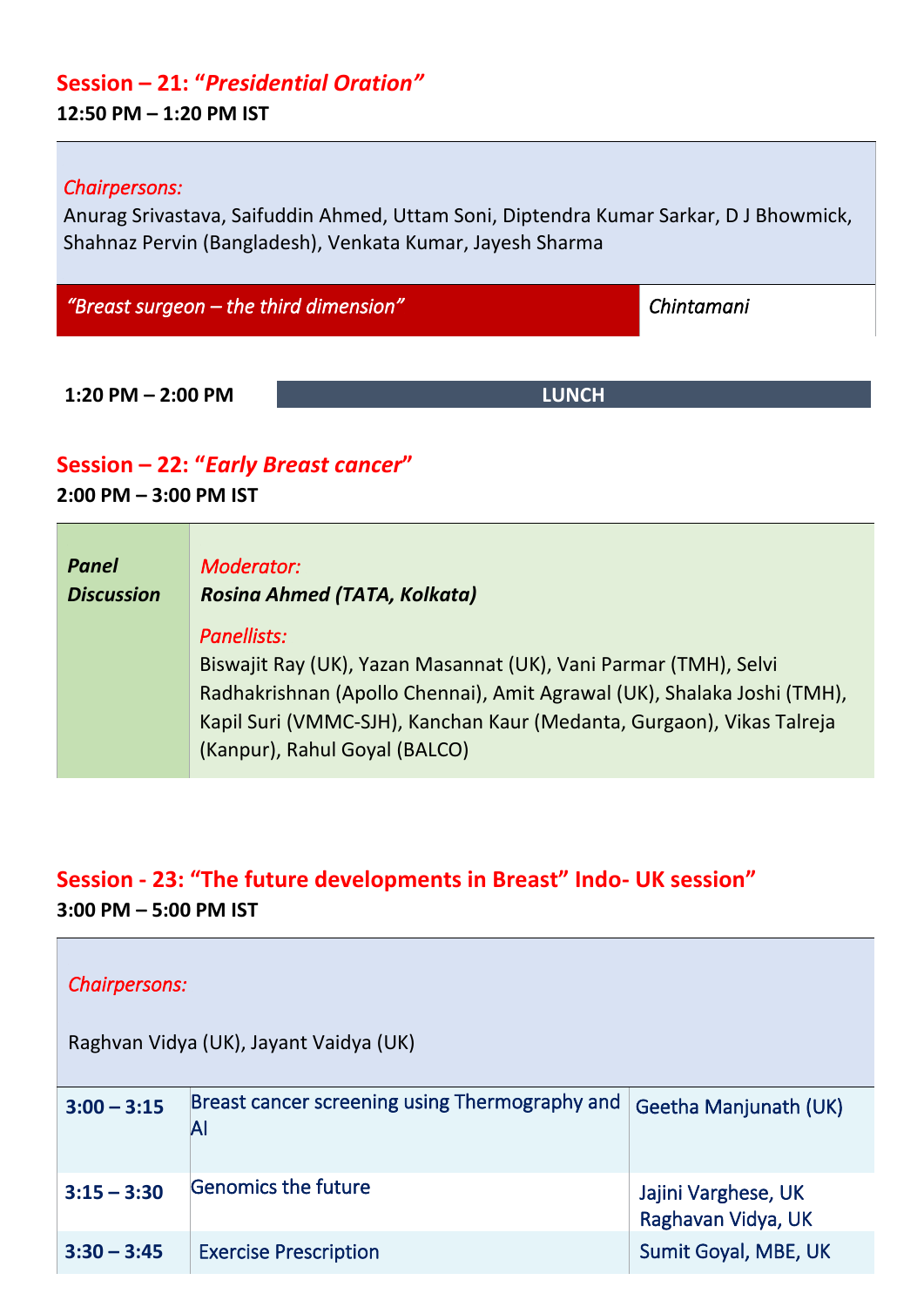### **Session – 24:** *"What is the answer to breast cancer management?"*

| <b>Chairpersons:</b>                   |                                                                   |                         |  |
|----------------------------------------|-------------------------------------------------------------------|-------------------------|--|
| Raghvan Vidya (UK), Jayant Vaidya (UK) |                                                                   |                         |  |
| $4:00 - 4:15$                          | <b>Breast conservation is the answer:</b>                         | <b>Tapan Sircar, UK</b> |  |
| $4:15 - 4:30$                          | Endocrine therapy is the answer $-$                               | <b>Amit Agarwal, UK</b> |  |
| $4:30 - 4:45$                          | Intra operative Radiation therapy is the answer Jayant Vaidya, UK |                         |  |
| $4:45 - 5:00$                          | <b>Modern Chemotherapy is the answer</b>                          | Ravi Dandamudi, UK      |  |

# **Session - 25:** *"Keynote Address"*

**5:00 PM – 5:20 PM**

#### *Chairpersons:*

Chintamani, Adil al-jarrah al-ajmi (Oman), Anurag Srivastava(BALCO), DJ Bhowmick (Kolkatta)

*Risk reducing mastectomy* 

# **Session – 26: "***The High "5" for a breast surgeon"*

**5:20 PM – 6:20 PM IST**

| <b>Chairpersons:</b>                                                 |                                                       |                                      |  |
|----------------------------------------------------------------------|-------------------------------------------------------|--------------------------------------|--|
| S Kapoor (Amritsar), Neerja Gupta (Max), Shahnaz Pervin (Bangladesh) |                                                       |                                      |  |
| $6:05 - 6:20$                                                        | My "5" mistakes in Breast surgery that became lessons | Uttam Soni                           |  |
| $6:20 - 6:35$                                                        | My "5" take homes from research in Breast surgery     | C S Pramesh (TMH)                    |  |
| $6:35 - 6:50$                                                        | My "5" new tips & tricks in breast surgery            | <b>Arun Goel (Max</b><br>Delhi)      |  |
| $6:50 - 7:05$                                                        | 5 mistakes, 5 advances, 5 lessons in Medical Oncology | <b>Deba Dulal Biswal</b><br>(Raipur) |  |

*Ismail Jatoi (USA)*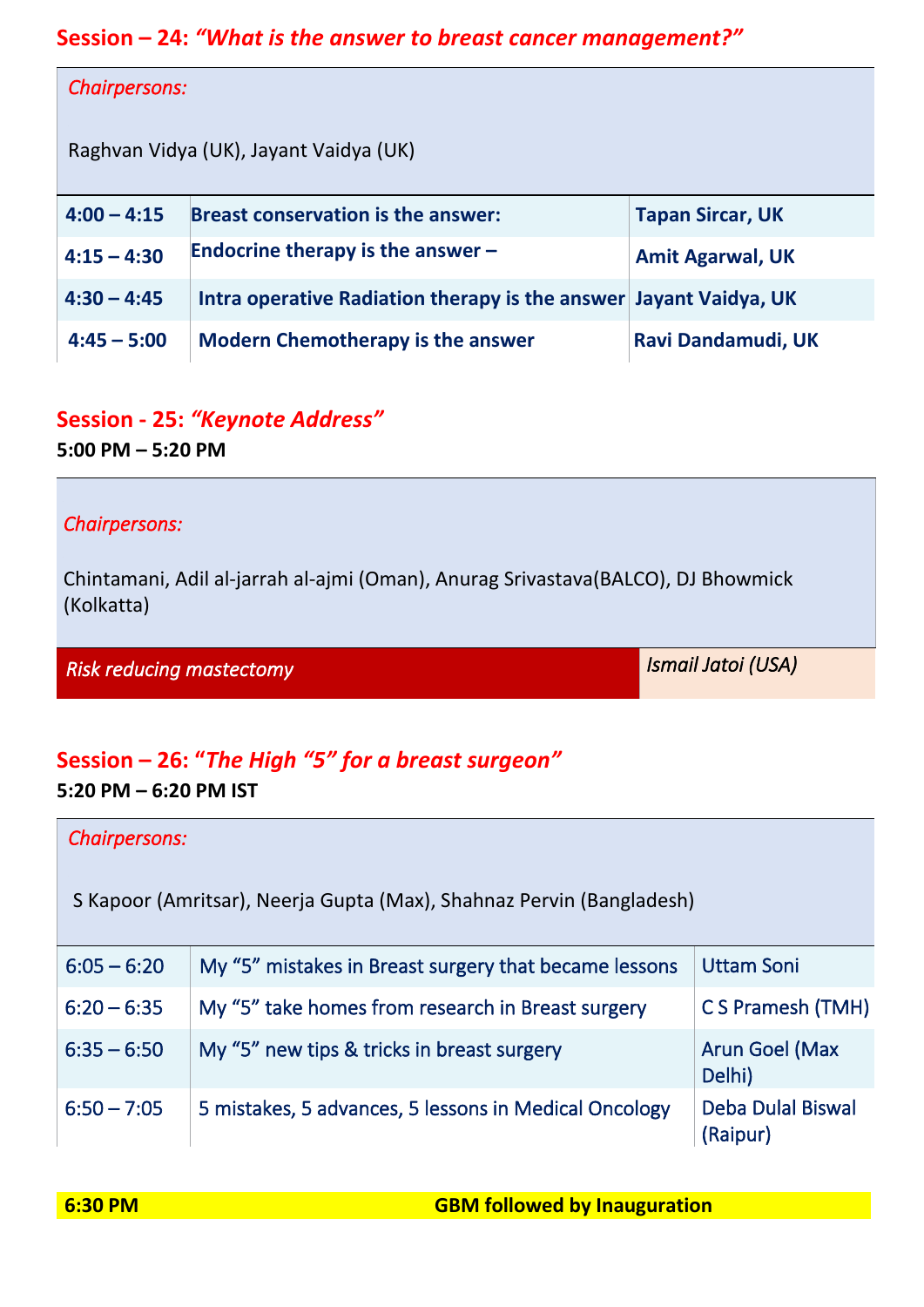# **Hall B**

# **Session – 27: "***Nurses role in prevention & management of Breast*

#### *Cancer"*

**3:00 PM – 4:00 PM IST**

| Moderator:                                     |                       |
|------------------------------------------------|-----------------------|
| Daisy Thomas (Principal RAK Delhi)             |                       |
| <b>Chairpersons: BALCO faculty</b>             |                       |
| <b>Role of Community Health Nurse</b>          | Sarita Shokanda (RAK) |
| Peri-operative nursing<br>Madhumita Dey (RAK)  |                       |
| Prevention of complications and Rehabilitation | Usha Phulara (RAK)    |

# **Session 28 – Scientific Paper Presentations**

**4:00 PM onwards**

#### *Judges*:

Anurag Srivastava, Saifuddin Ahmed (Dhaka), Sandeep Kumar (Lucknow), V Seenu (AIIMS), Pooja Ramakant (Lucknow), Ratna Chopra (HRH), Piyush Ranjan (AIIMS), Kanchan Kaur (Medanta, Gurgaon)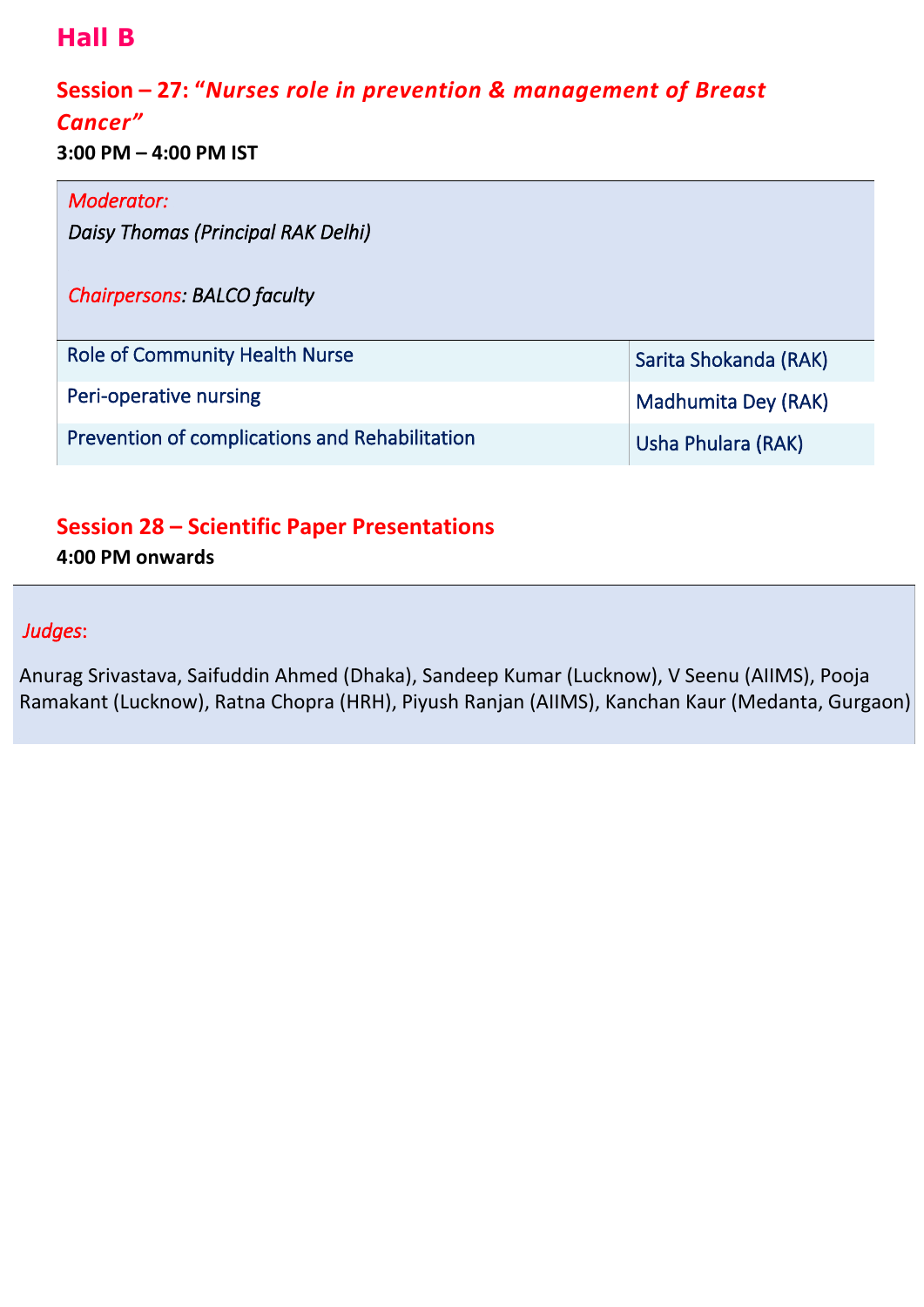# **Day-4: Sunday, November 14**

# **Hall A**

### **Session – 29: "Locally Advanced Breast Cancer"**

#### **9:00 AM– 10:00 AM IST**

| Moderator:                                                                        |
|-----------------------------------------------------------------------------------|
| M J Paul                                                                          |
| Panelists:                                                                        |
| Vani Parmar (TMH), Anshika Arora (Dehradun), Pooja Ramakant (Lucknow), Kapil Suri |
| (VMMC-SJH), Piyush Shukla (BALCO), Shilpa Rao (KEM Mumbai), Shashank Lamba (CMC)  |
|                                                                                   |
|                                                                                   |

### *Session – 30: "Invited Lectures"*

#### **10:00 AM – 11:00 AM IST**

| Chairpersons: |  |
|---------------|--|
|               |  |

Piyush Ranjan (AIIMS), Ashutosh Gupta, Siddharth Turkar, Manjula Beck

| $10:00 - 10:15$ | Immunotherapy in Breast cancer                                 | Deepak Shukla          |
|-----------------|----------------------------------------------------------------|------------------------|
| $10:15 - 10:30$ | Dose modification and hypofractionation in Breast<br>Radiation | Gourav<br>Gupta(BALCO) |
| $10:30 - 10:45$ | Landmark Trials in Breast cancer                               | Urvashi Jain (UK)      |
| $10:45 - 11:00$ | Is there room for pre-pectoral reconstruction?                 | Hisham Hamed (UK)      |

### *Session – 31: "Perforator Flaps"*

#### **11:00 AM – 12:00 PM IST**

*Panel Discussion Moderator: Neerja Gupta Panelists:*  Giuseppe Curigliano (IEO, Milan), Michael Cyr (Texas USA), CB Koppiker (Pune), Vedant Kabra (Delhi), Nita Nair (Mumbai), Shalaka Joshi (Mumbai), Ashok BC (Banglore), Randeep Singh (Delhi), , Richa (Delhi)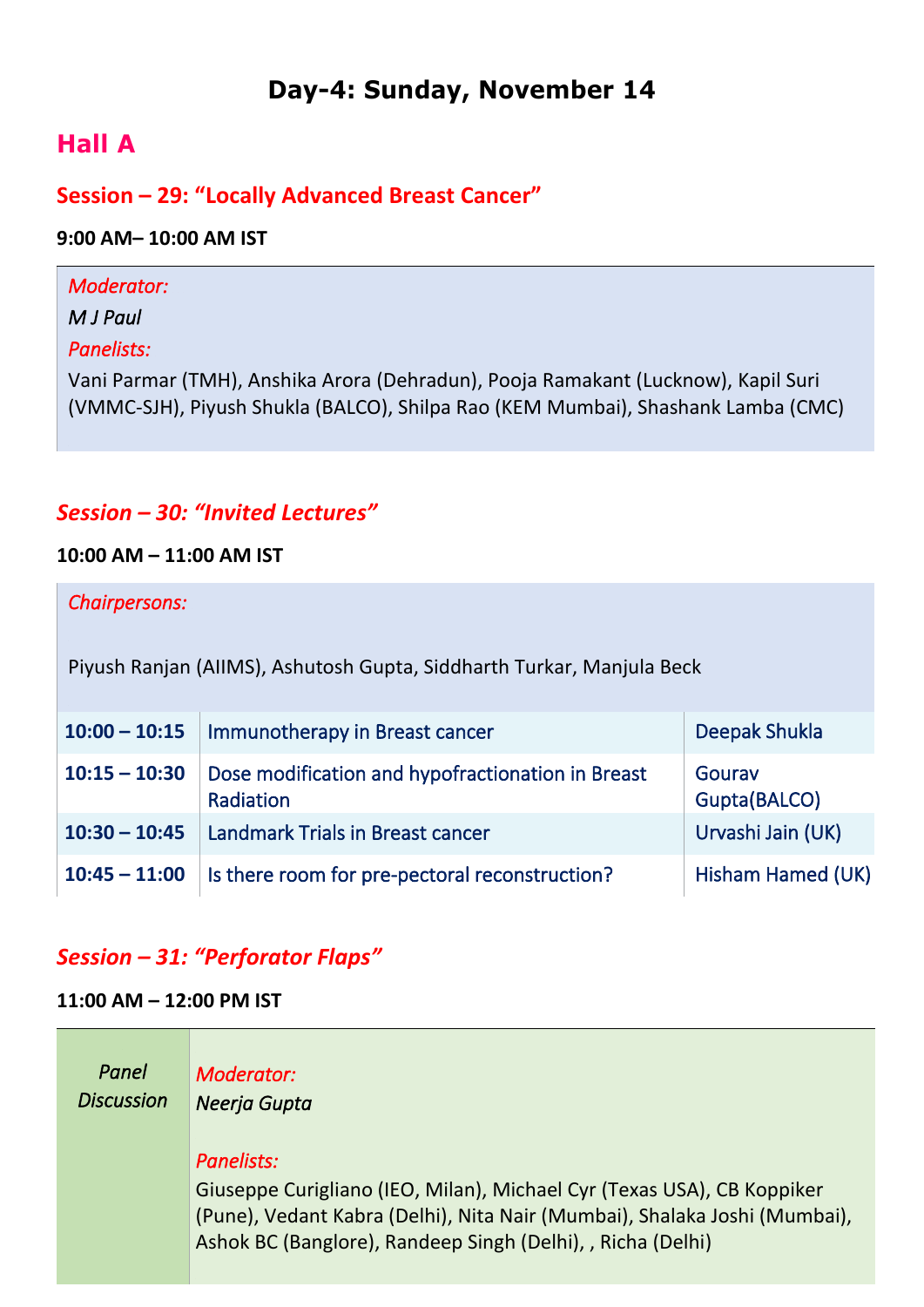### *Session – 32: "Able was I, ere I saw elba"*

#### **12:00 PM – 12:40 PM IST**

#### *Chairpersons:*

Piyush Ranjan (AIIMS), Uttam Soni, Yousuf Memon, Sandeep Dave, Devendra Nayak

|               | $\mid$ 12:45 – 1:00 $\mid$ Surgery after chemotherapy – living the utopia $\mid$ Adil al-jarrah al-ajmi (Oman) |                         |
|---------------|----------------------------------------------------------------------------------------------------------------|-------------------------|
| $1:00 - 1:15$ | Future free of Breast cancer                                                                                   | Sumohan Chatterjee (UK) |

## **Session - 33:** *"Keynote Address"*

**12:40 PM – 1:00 PM**

# *Chairpersons:*  Chintamani, CB Koppiker, Arun Goel, Uttam Soni *"Less is more" Ashutosh Kothari (UK)*  **1:00 PM – 1:30 PM LUNCH**

# **Session - 34:** *"Oncoplastic MDT"*

#### **1:30 PM – 2:30 PM IST**

*Moderator: Geeta Kadyaprath (Max Delhi)* 

*Panelists:* 

CB Koppiker (Pune), Ashutosh Kothari (UK), *Vani Parmar (TMH),* Adil al-jarrah al-ajmi *(Oman), Arun Goel (Max), Selvi Radhakrishnan (Apollo Chennai), (Mizanur Rehman (Dhaka), Biswajit Roy (UK), Hisham Hamed (UK), Urvashi Jain (UK)*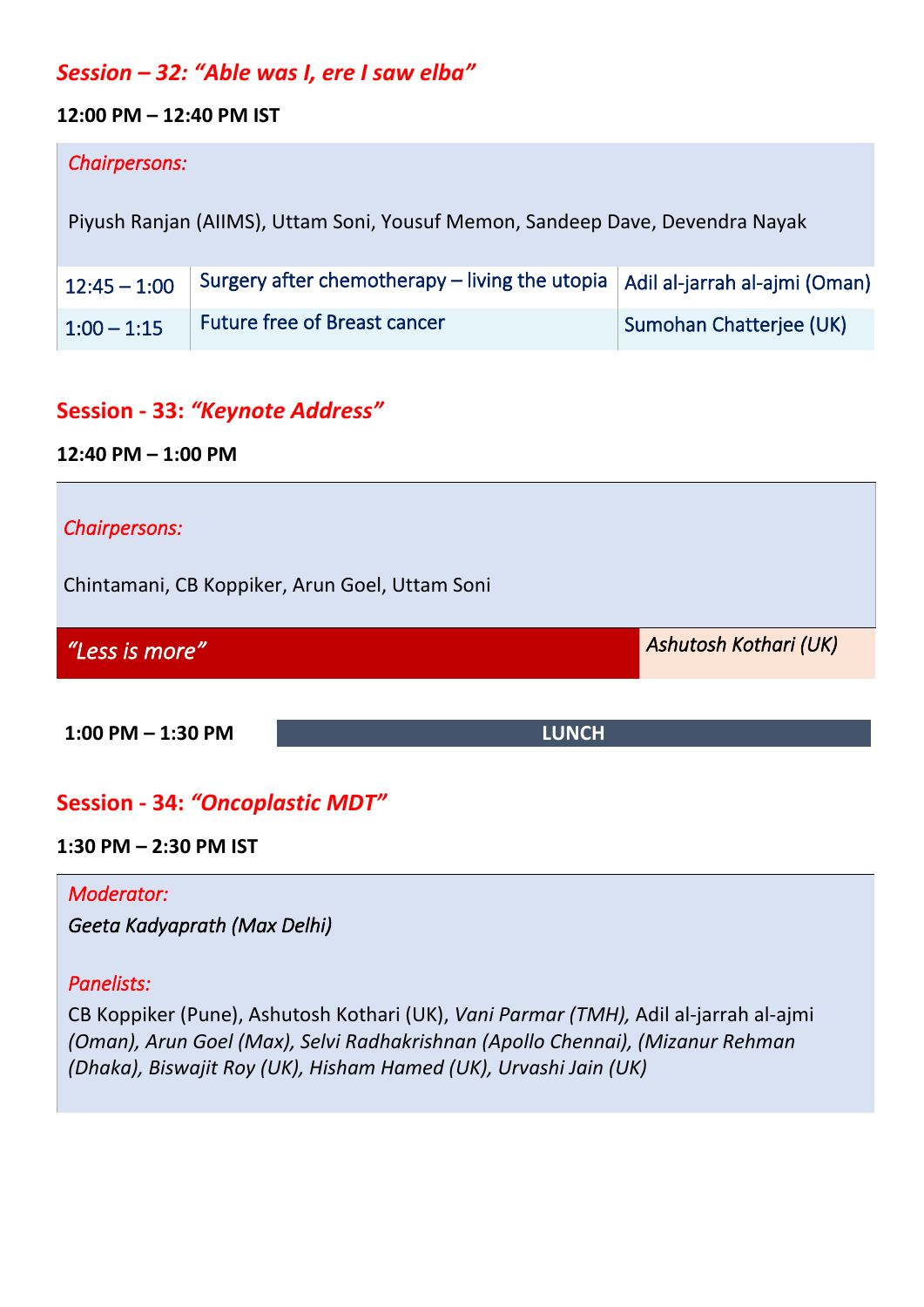# **Session - 35:** *"Central-Eastern European Breast Cancer Consortium (CEEBCSC) session"*

## **2:30 PM – 5:40 PM IST**

| Chairpersons:<br>Újhelyi, Pesotsky |                                                                                                                                                                             |                                                    |  |
|------------------------------------|-----------------------------------------------------------------------------------------------------------------------------------------------------------------------------|----------------------------------------------------|--|
| $2:30 - 2:50$                      | The anatomic breast conserving surgery - ready<br>for "Sick lobe" specific surgery                                                                                          | Zoltán Mátrai (Hungary)                            |  |
| $2:50 - 3:00$                      | Evaluation of the perimammillary OPS as<br>standard Level I oncoplastic technique                                                                                           | Mihály Újhelyi (Hungary)                           |  |
| $3:00 - 3:10$                      | Central tumors and breast conserving surgery.<br>Oncological and technical aspects                                                                                          | Andrii Zhygulin (Ukraine)                          |  |
| $3:10 - 3:20$                      | De-escalation of surgical treatment of breast<br>cancer                                                                                                                     | Petr Krivorotko (Russia)                           |  |
| $3:20 - 3:40$                      | Tailored axillary surgeries of the axilla TAD i.e.<br><b>SLNB and TAS.</b>                                                                                                  | <b>Orsolya Ping (Hungary)</b>                      |  |
| $3:40 - 3:50$                      | TAD is an obligatory component of surgical<br>staging in breast cancer patients after<br>neoadjuvant therapy                                                                | Alexander Emelyanov<br>(Russia)                    |  |
| $3:50 - 4:00$                      | Evaluation of the medially pedicled skin-reducing Akos Sávolt (Hungary)<br>nipple-sparing mastectomy as a standard<br>mastectomy technique for large and ptotic<br>breasts. |                                                    |  |
| $4:00 - 4:10$                      | The use of stalked own tissues for immediate,<br>one-stage repair of defects after breast<br>conservation surgery in cancer patients.                                       | Sławomir Cieśla (Poland),<br>Dawid Murawa (Poland) |  |
| $4:10 - 4:20$                      | Oncological safety of oncoplastic operations -<br>the edge of the resection is important                                                                                    | Roman Pesotsky (Russia)                            |  |
| $4:20 - 4:30$                      | Psychological aspects after breast reconstruction                                                                                                                           | Daiva Gudaviciene                                  |  |
| $4:30 - 4:40$                      | Assessing the needs of Hungarian breast cancer<br>patients for modern oncoplastic breast surgical<br>treatment. Questionnaire study of 500 patients.                        | Orsolya Huszár (Hungary)                           |  |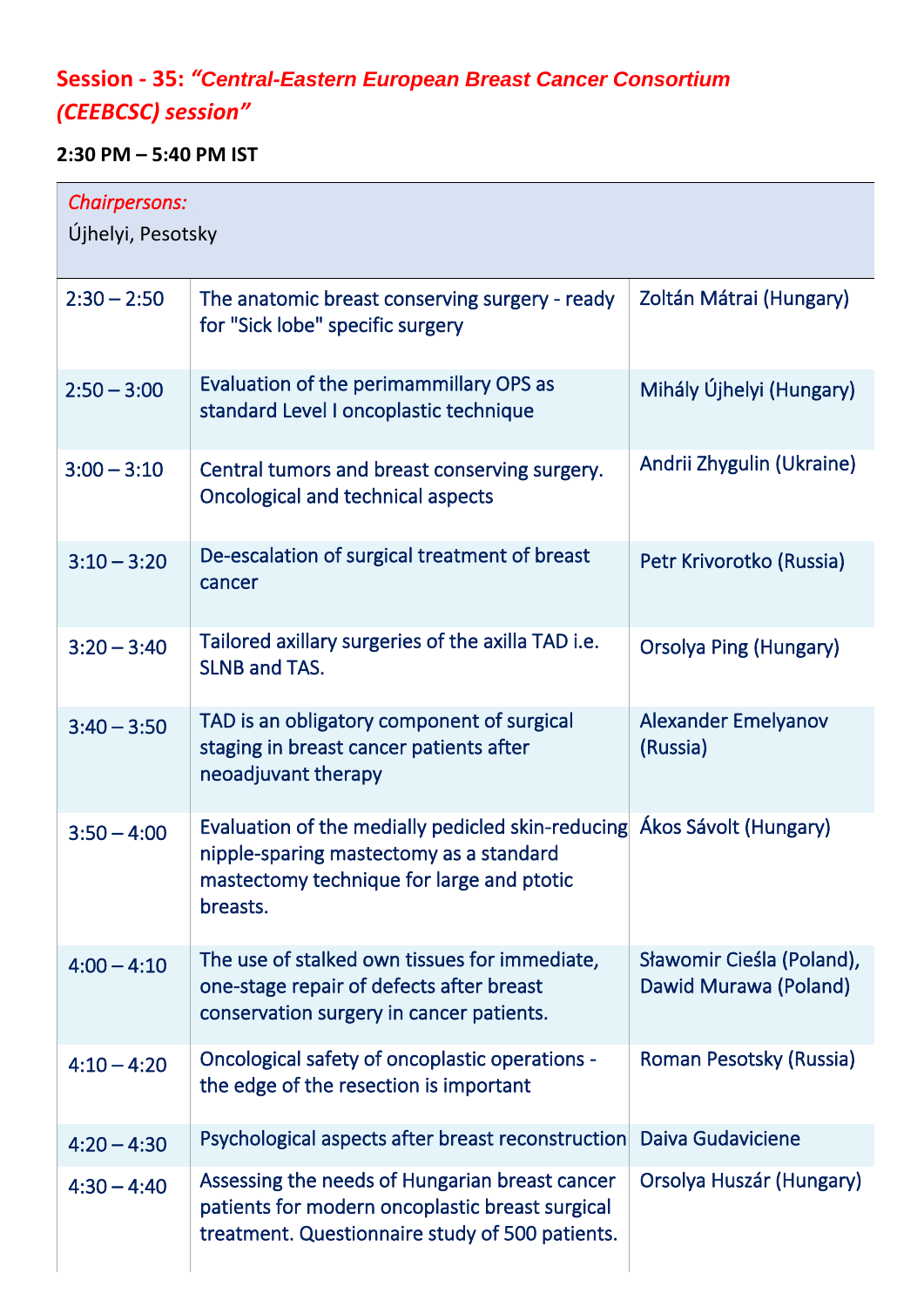| $4:40 - 4:50$ | Localisation trends in surgery of nonpalpable<br>tumors in modern breast surgery                                                                                                                                   | Artur Avetisyan (Armenia)                                |
|---------------|--------------------------------------------------------------------------------------------------------------------------------------------------------------------------------------------------------------------|----------------------------------------------------------|
| $4:50 - 5:00$ | Immediate breast reconstruction with<br>TIGR matrix. When is the mesh useful for us?                                                                                                                               | Mateusz Wichtowski<br>(Poland), Dawid Murawa<br>(Poland) |
| $5:00 - 5:10$ | Evaluation of the supero-medial pedicled<br>inverted-T technique as a standard level II<br>oncoplastic breast-conserving surgery                                                                                   | Péter Kelemen (Hungary)                                  |
| $5:10 - 5:20$ | Experience and comparison between closed<br>incision negative pressure wound therapy and<br>standard care in immediate postmastectomy<br>breast reconstruction – prospective study                                 | Karolina Pieszko (Poland),<br>Dawid Murawa (Poland)      |
| $5:20 - 5:30$ | The use of stalked own tissue for immediate,<br>one-stage repair of defects after breast<br>conservation surgery in cancer patients                                                                                | Slawomir Ciesla (Poland),<br>Dawid Murawa (Poland)       |
| $5:30 - 5:40$ | Clinicopathological correlations of areola-sparing<br>mastectomies versus nipple-sparing<br>mastectomies: Analysis of the oncological and<br>cosmetic importance of the components of the<br>nipple-areola complex | Szilárd Domján (Hungary)                                 |

# **Session - 36:** *"International Round table Discussion Myth Busters in Plastic Surgery"*

**5:40 PM – 6:40 PM IST**

| Panel             | Moderator:                                                                                                    |
|-------------------|---------------------------------------------------------------------------------------------------------------|
| <b>Discussion</b> | Ashutosh Kothari, Maleeha Mughal (UK)                                                                         |
|                   | Panelists:<br>Pari Mohanna (UK), Paul Roblin (UK), Marlene See (UK), Stefan Hofer<br>(Canada), Adil Khan (UK) |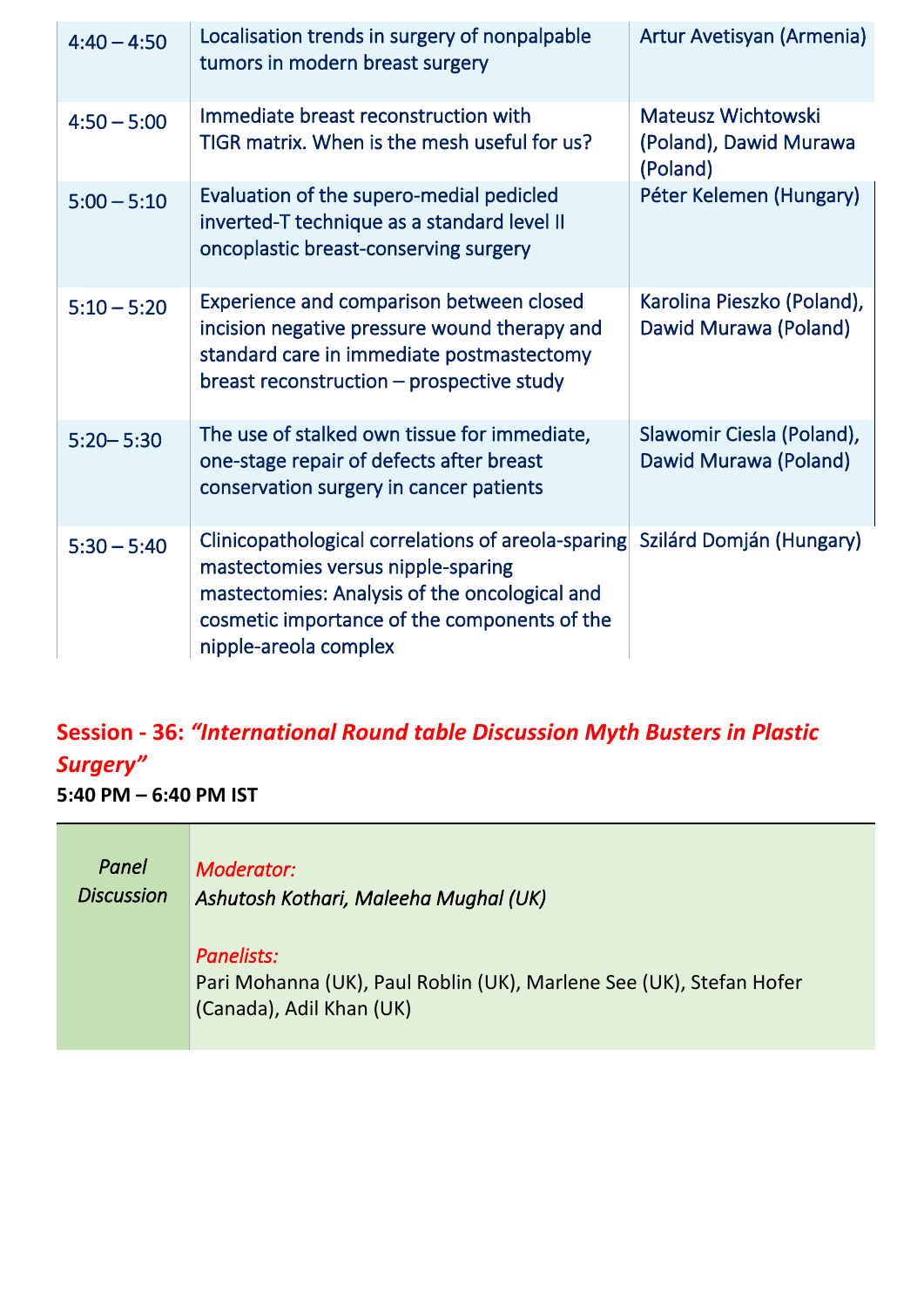#### **Session – 37: "***ASOMA Oration"*

**6:40 PM – 7:10 PM IST**

#### *Chairpersons:*

Chintamani, Saifuddin Ahmed (Bangladesh), DJ Bhowmick (Kolkatta), Uttam Soni

*Lumpectomy oncoplastics for all* 

*Jill Dietz (Pittsburgh-USA)* 

# **Session - 38:** *"European Society of Surgical Oncology (ESSO) session"* **7:10 PM – 9:35 PM IST**

|               | Chairperson:<br><b>Ashutosh Kothari</b>                                                                                                                                                                                                   |  |
|---------------|-------------------------------------------------------------------------------------------------------------------------------------------------------------------------------------------------------------------------------------------|--|
|               | Co-chairpersons:<br>G. Catanuto Nicola Rocco                                                                                                                                                                                              |  |
| $7:10 - 7:55$ | <b>Session: Debate with masters and young promises</b>                                                                                                                                                                                    |  |
|               | Giuseppe Catanuto and Nicola Rocco interview Prof. John Benson and (JRB to<br>decide)+ (Rubio-Kovacs (invited pending) -Wyld (invited pending)-<br>Audisio (invited pending)-Kothari+Nava + Prof Chintamani + Dr Anand<br><b>Koppiker</b> |  |
| $7:55 - 8:55$ |                                                                                                                                                                                                                                           |  |
|               | <b>Session: Video Surgery Session</b>                                                                                                                                                                                                     |  |
|               | Chairs: Wyld-Rubio.                                                                                                                                                                                                                       |  |
|               | Panel: Karakatsanis 10' - Toesca (pending) 1                                                                                                                                                                                              |  |
|               | 1. Anand Koppiker – Extreme Oncoplasty                                                                                                                                                                                                    |  |
|               | 2. Vani Parmar (Lower axillary sampling)                                                                                                                                                                                                  |  |
|               | all panelists invited to debate & Q&A from the audience                                                                                                                                                                                   |  |
| $8:55 - 9:35$ |                                                                                                                                                                                                                                           |  |
|               | <b>Session: MDT Session</b>                                                                                                                                                                                                               |  |
|               | Panelists: Audisio (invited pending).                                                                                                                                                                                                     |  |
|               | Panel:<br><b>Meattini</b><br>(OPS) (invited<br>pending); Kothari (OPS)-, Prof. Pinder (Path.); Nava (OPS); XX (Radiologist)<br>and Paolo Orsaria-Antonella Grasso (case discussants).                                                     |  |